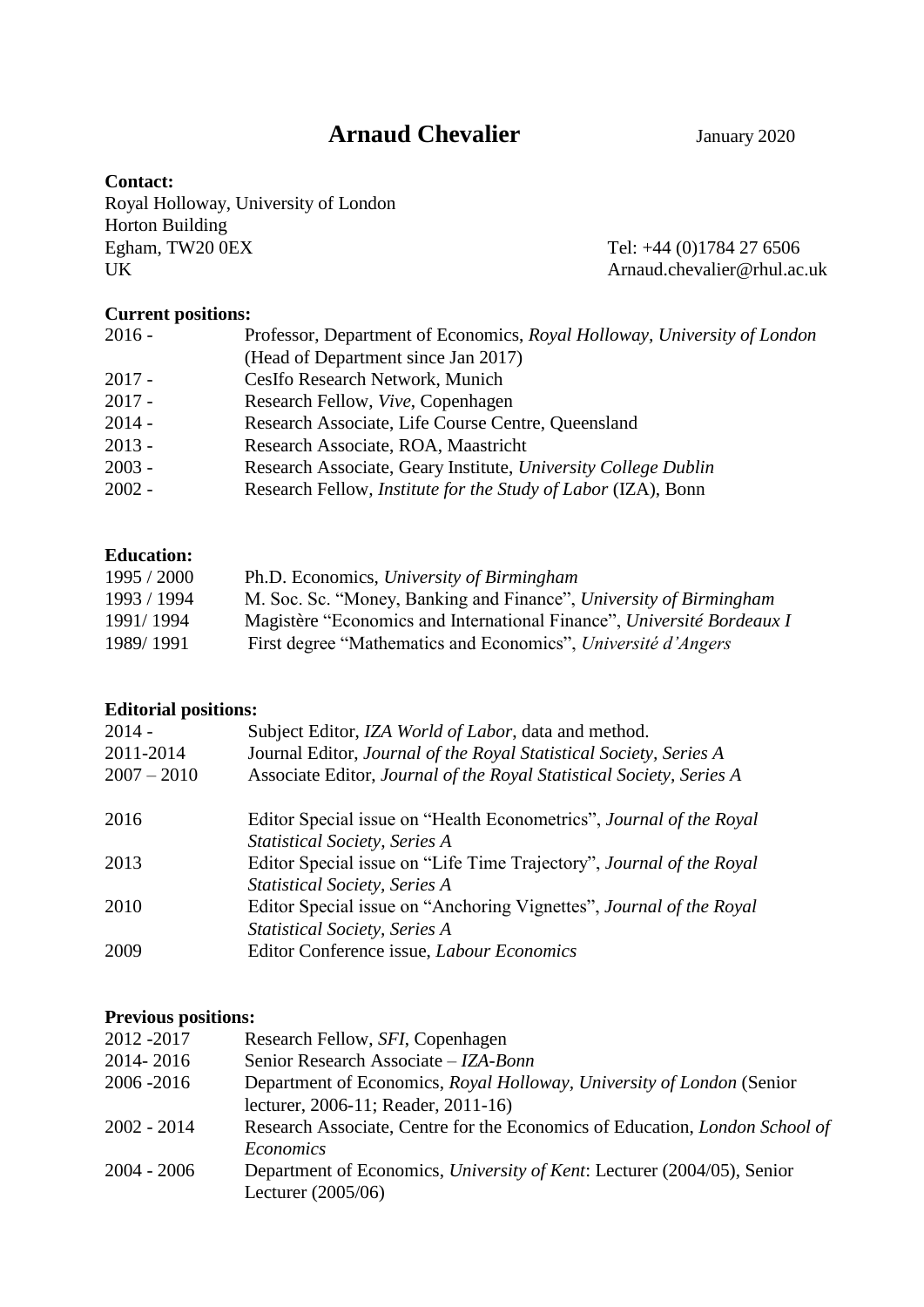| Department of Economics, University College Dublin: Lecturer<br>$2003 - 2004$              |  |
|--------------------------------------------------------------------------------------------|--|
| Institute for the Study of Social Change, University College Dublin: Research<br>2002/2003 |  |
| Fellow                                                                                     |  |
| Centre for the Economics of Education, London School of Economics:<br>2000/2001            |  |
| <b>Research Officer</b>                                                                    |  |
| Department of Economics, Keele University: Research Officer<br>1998/2000                   |  |
| School of Education, University of Birmingham: Research Assistant<br>1996/1997             |  |
| 1995/1998<br>Department of Economics, University of Birmingham: Teaching Assistant         |  |

# **Visiting positions:**

| $2013 - 16$      | Visiting Research Fellow, IZA, Bonn                                        |
|------------------|----------------------------------------------------------------------------|
| June 2012        | DICE, University of Dusseldorf, Visiting Professor, Labour Economics       |
|                  | May – Aug. 2011 Research visitor at ROA, Maastricht University             |
| April 09-11      | Université de Rouen Visiting Professor, Personnel Economics                |
| 2009/2010        | Research visitor at TIER University of Amsterdam and the Department of     |
|                  | Economics, Vrij Universiteit Amsterdam                                     |
| $Jan - Dec$ 2008 | Senior Researcher in Higher Education Analysis, Department for Innovation, |
|                  | Universities and Skills, London                                            |
| $Oct/Nov$ 05-07  | Université de Rouen Visiting Professor, Labour Economics                   |
| June 2007        | University College London, Msc Stata support                               |
| April 2007       | University College Dublin, PhD stata programming course                    |
| September 2006   | <i>Institute of Education</i> , University of London, Stata Programming    |
| June 2006        | London School of Economics, PhD stata Programming course                   |
| December 2005    | National Centre for Research Methods, Bristol, Policy Evaluation           |
| <b>July 2005</b> | European Science Foundation, Summer School, Dublin, Econometrics           |
| 2000/2001        | Temporary lecturer, <i>Institute of Education</i> , London, Over-education |
|                  |                                                                            |

### **Prizes and awards**

| 2017 | Fellow of the Royal Society for the Arts         |
|------|--------------------------------------------------|
| 2016 | Excellence in refereeing prize: Labour Economics |
| 2015 | Excellence in refereeing prize: Labour Economics |

### **Publications:**

\* Refereed publications

- 2018 "Soft commitment: a study on demand and compliance" (with D. Anderberg and C. Cerrone), *Applied Economics Letters*, 25,1140-1146, [10.1080/13504851.2017.1400648](https://doi.org/10.1080/13504851.2017.1400648)
- 2018 "Make it count: Students incentives and effort" (with P. Dolton and M. Luehrmann), *Journal of the Royal Statistical Society, Series A,* 181, 323-349. 10.1111/rssa.12278
- 2017 "Economic Uncertainty, Parental Selection, and Children's Educational Outcomes" (with O. Marie), *Journal of Political Economy*. 125, 393-430. 10.1086/690830
- 2017 "To be or not to be a Scientist?" *Research in Labor Economics,* 45, 1-39. [10.1108/S0147-912120170000045001](https://doi.org/10.1108/S0147-912120170000045001)
- 2016 "Subject Specific League Tables and Students' Application Decisions" (with Xiaoxuan Jia), *Manchester School* , 84, 600-620, 10.1111/manc.12124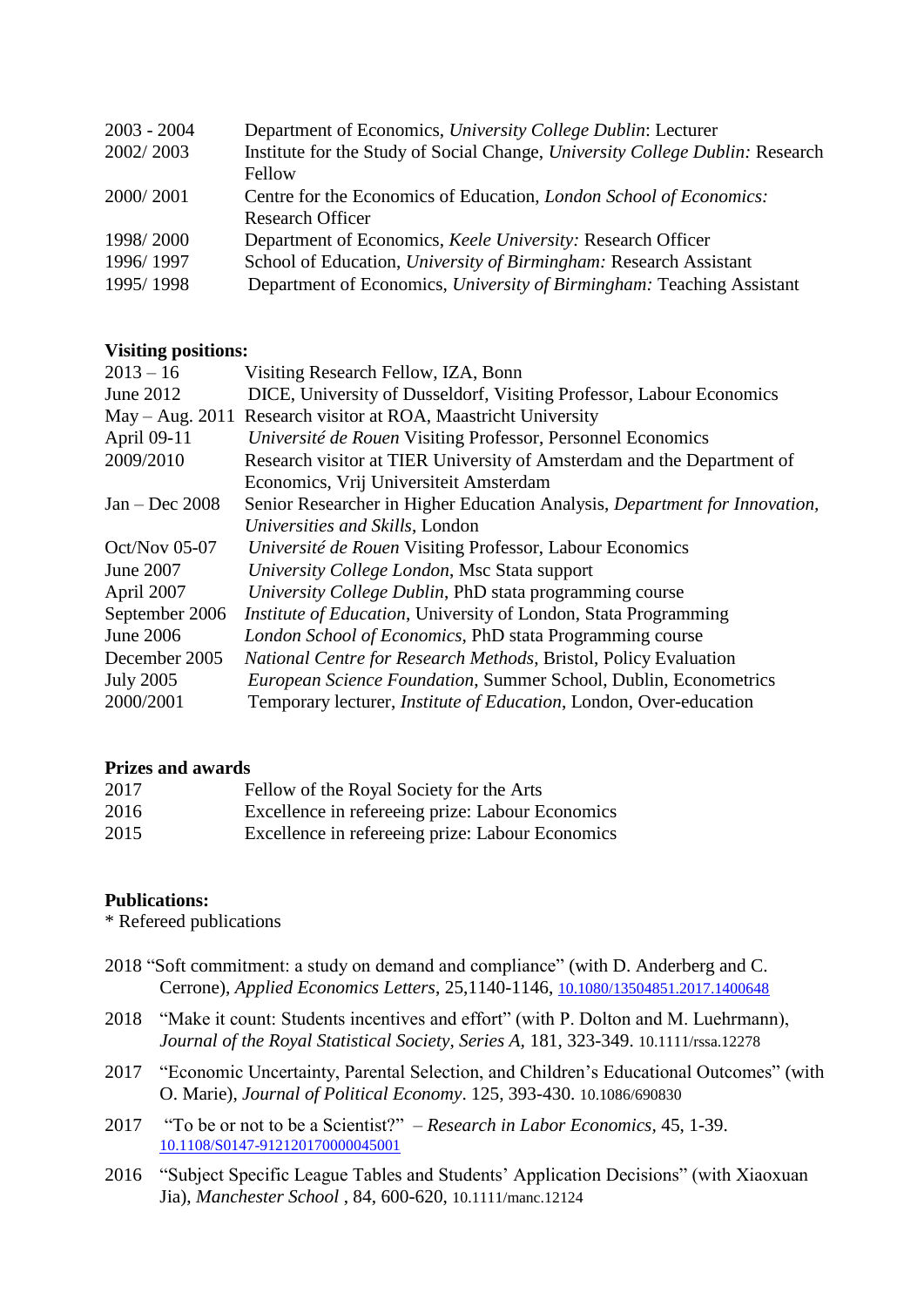- 2015 "Is There a Taste for Racial Discrimination Amongst Employers?" (with A. Bryson), *Labour Economics*, 34, 51-63; [10.1016/j.labeco.2015.03.002](https://doi.org/10.1016/j.labeco.2015.03.002)
- 2014 "Does Higher Education Quality Matter in the UK?" *Research in Labor Economics*, 40, 257-292, [10.1108/S0147-912120140000040010](http://dx.doi.org/10.1108/S0147-912120140000040010)
- 2014 "How to Attract International Students?", *IZA-World of Labor*, 2014-36
- 2013 "Parental Education, Income and Child's Education" (with C. Harmon, V. O'Sullivan and I. Walker), *IZA Journal of Labor Economics*, 2:8, [10.1186/2193-8997-2-8](https://doi.org/10.1186/2193-8997-2-8)
- 2011 "An introduction to anchoring vignettes" (with A. Fielding), *Journal of the Royal Statistical Society, Series A*, 174, 569–574, 10.1111/j.1467-985X.2011.00703.x
- 2011 "Subject choice and earnings of UK graduates", *Economics of Education Review*, 30, 1187-1201, [10.1016/j.econedurev.2011.04.007](https://doi.org/10.1016/j.econedurev.2011.04.007)
- 2011 "Health and Knowledge: The UK Measles, Mumps and Rubella Controversy" (with D. Anderberg and J. Wadsworth), *Journal of Health Economics*, 30, 515-530. IZA Top 10 Download manuscript (IZA DP 3590), [10.1016/j.jhealeco.2011.01.009](https://doi.org/10.1016/j.jhealeco.2011.01.009)
- 2009 "Students' academic self-perception" (with S. Gibbons, A. Thorpe, M. Snell and S. Hoskins), *Economics of Education Review*, 28, 716-727, [10.1016/j.econedurev.2009.06.007](https://doi.org/10.1016/j.econedurev.2009.06.007)
- 2009 "Over-Education and the Skills of UK Graduates" (with J. Lindley) *Journal of the Royal Statistical Society, Series A*, 172, 307-337, 10.1111/j.1467-985X.2008.00578.x
- 2008 "Assessment and Age 16+ participation" (with S. Gibbons) *Research Papers in Education*, 23 (2) 113-123, [10.1080/02671520802048638](https://doi.org/10.1080/02671520802048638)
- 2008 ["Teachers' perceptions and A-level performance: is there any evidence of systematic bias?](http://eprints.port.ac.uk/1787/) (with A. Thorpe, M. Snell, and S. Hoskins), *Oxford Review of Education*, 34 (4). pp. 403- 423, [10.1080/03054980701682140](https://doi.org/10.1080/03054980701682140)
- 2007 "Gender Wage Differential among UK Graduates", *Oxford Bulletin of Economics and Statistics*, 69, 819-842, 10.1111/j.1468-0084.2007.00483.x
- 2007 "Recruiting and Retaining Teachers in the UK: An Analysis of Graduate Occupation Choice from the 1960s to the 1990s" (with P. Dolton and S. McIntosh), *Economica*, 74, 69-96, 10.1111/j.1468-0335.2006.00528.x.
- 2006 "The Microeconomics of Early Child Investment" (with C. Finn, C. Harmon and J. Heckman), *Journal of Children's Services*, 1, 2, 18-30, [10.1108/17466660200600011](https://doi.org/10.1108/17466660200600011)
- 2005 "Entrepreneurial Orientation, Technology Transfer, and Spin-off Performance of U.S. Universities" (with P. Allen and R. O'Shea), *Research Policy*, 34, 994-1008. [10.1016/j.respol.2005.05.011](https://doi.org/10.1016/j.respol.2005.05.011)
- 2004 "Does Education Raise Productivity, or Just Reflects It?" (with C. Harmon, I. Walker and Y. Zhu), *Economic Journal*, 114, F499-F517. 10.1111/j.1468-0297.2004.00256.x
- 2004 "Monotonicity and the Roy Model" (with G. Lanot), *Manchester School*, 72,560-567. 10.1111/j.1467-9957.2004.00408.x
- 2003 "Measuring over education", *Economica* , 70, 509-531. 10.1111/1468-0335.t01-1-00296
- 2003 "The Long-run Labour Market Consequences of Teenage Motherhood" (with T. Viitanen), *Journal of Population Economics,* 16, 2, 323-343. 10.1007/s001480200125
- 2002 "Education, Motivation and Pay of UK graduates, Is it Different for Girls?", *European Journal of Education*, 37, 4, 347-370. 10.1111/1467-3435.00115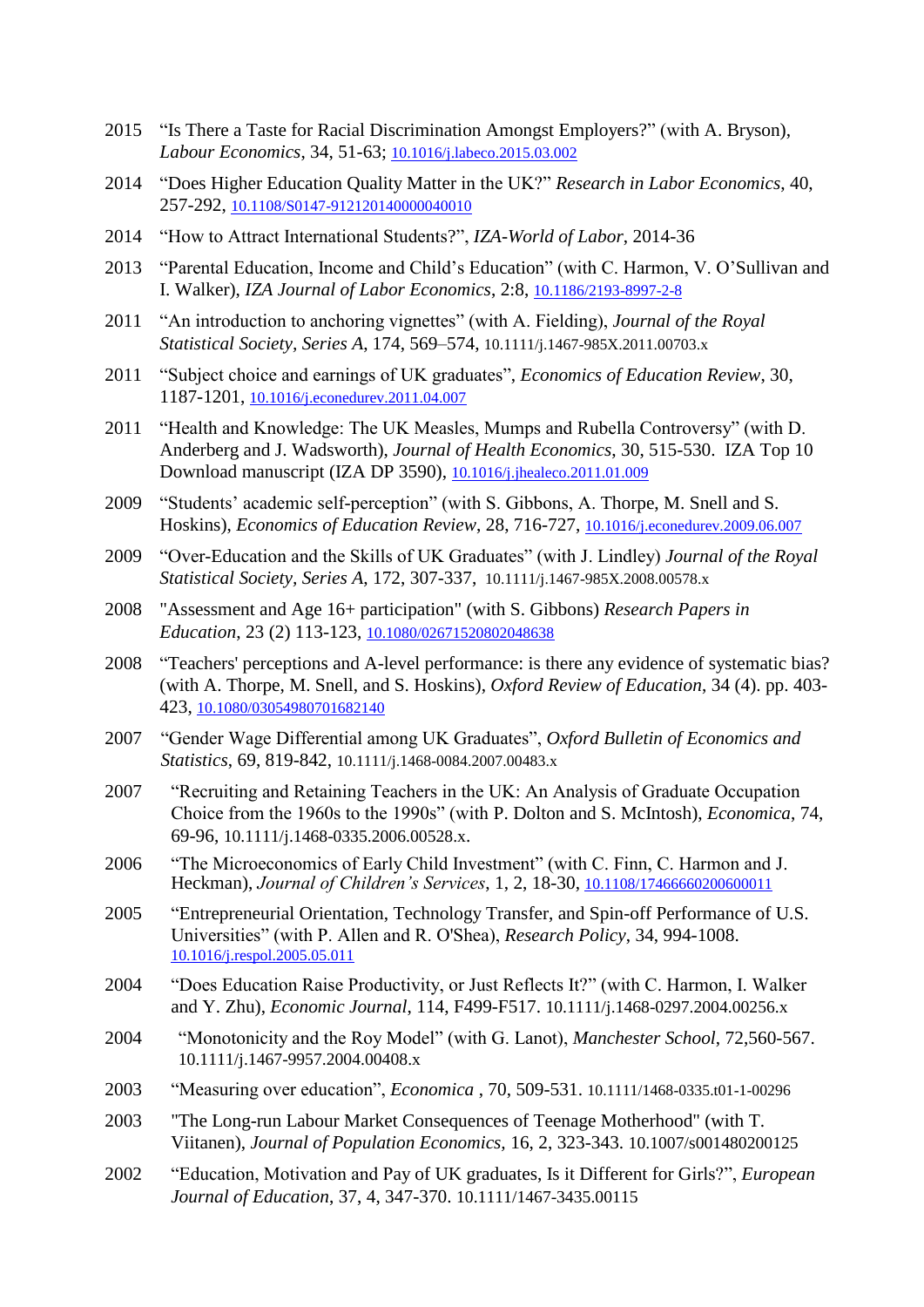- 2002 "The Causality Between Female Labour Force Participation and the Supply of Childcare" (with T. Viitanen) *Applied Economics Letters*, 9, 915-918, [10.1080/13504850210138469](https://doi.org/10.1080/13504850210138469)
- 2002 "The Relative Effect of Family Characteristics and Financial Situation on Educational Achievement" (with G. Lanot), *Education Economics*, 10, 2, 165-182, [10.1080/09645290210126904](https://doi.org/10.1080/09645290210126904)
- \* Books and book chapters
- 2010 "*The role of Education on Health*" (with K. Myamoto), in "Improving Health and Social Cohesion through Education", OECD [, http://dx.doi.org/10.1787/9789264086319-en](http://dx.doi.org/10.1787/9789264086319-en)
- 2009 "*Intergenerational Mobility and Education Equality*" (with K. Denny and D. McMahon) in "Education and Inequality across Europe", P. Dolton, R. Asplund and E. Barth (Eds), Edward Elgar ISBN(978 1 84720 588 9)
- 2005 *The Labour Market for Teachers* (with P. Dolton) in *"What's the Worth of Education"*, S. Machin and A. Vignoles (Eds), Princeton University Press ISBN (9780691117348)
- 2005 *School Quality and Effectiveness* (with P. Dolton and R. Levacic) in *"What's the Worth of Education"*, S. Machin and A. Vignoles (Eds), Princeton University Press ISBN (9780691117348)
- 2003 *Teacher Pay and Performance* (with P. Dolton and S. McIntosh) Bedford Way papers, Institute of Education, London ISBN (9780854736706)
- 2001 "Further Results on the Returns to Education in the UK" (with I. Walker) in "*Education and Earnings in Europe: A cross country analysis of returns to education*", C. Harmon, I. Walker, and N. Westergaard-Nielsen (Eds), Edward-Elgar ISBN (978-1840645309)
- 1999 "The Returns to Education in the UK" (with G. Lanot, I. Walker and P. Woolley), in "*Returns to Human Capital in Europe, a literature review*", R. Asplund and P. Telhado Pereira Eds, ETLA, Helsinki

\* Reports and non-referred publications

- 2017 "The economics of higher education, further education and vocational training", *UK Parliamentary Select Committee on Economic Affairs*, 14/09/17
- 2011 "Graduate employment and Internships", *Westminter Education Forum*, transcript of 01/03/11 meeting.
- 2007 "Financing Higher Education", *European Educational Research Journal*, 6, 190-197
- 2005 "The Economics of Early Childhood Care and Education" in "Early Childhood Care and Education", with C. Finn, C. Harmon and T. Viitanen, National Economic and Social Forum
- 2004 "Wages and Recruitment in the Public and Private Sectors amongst UK Graduates", with P. Dolton, Her Majesty Treasury
- 2003 "The Pay, Working Hours and Job Satisfaction of Health Care Professionals" with P. Dolton, Department of Health, August 2003
- 2002 "Financial Returns to Undergraduate Studies" with G. Conlon, Council for Industry and Higher Education, May 2002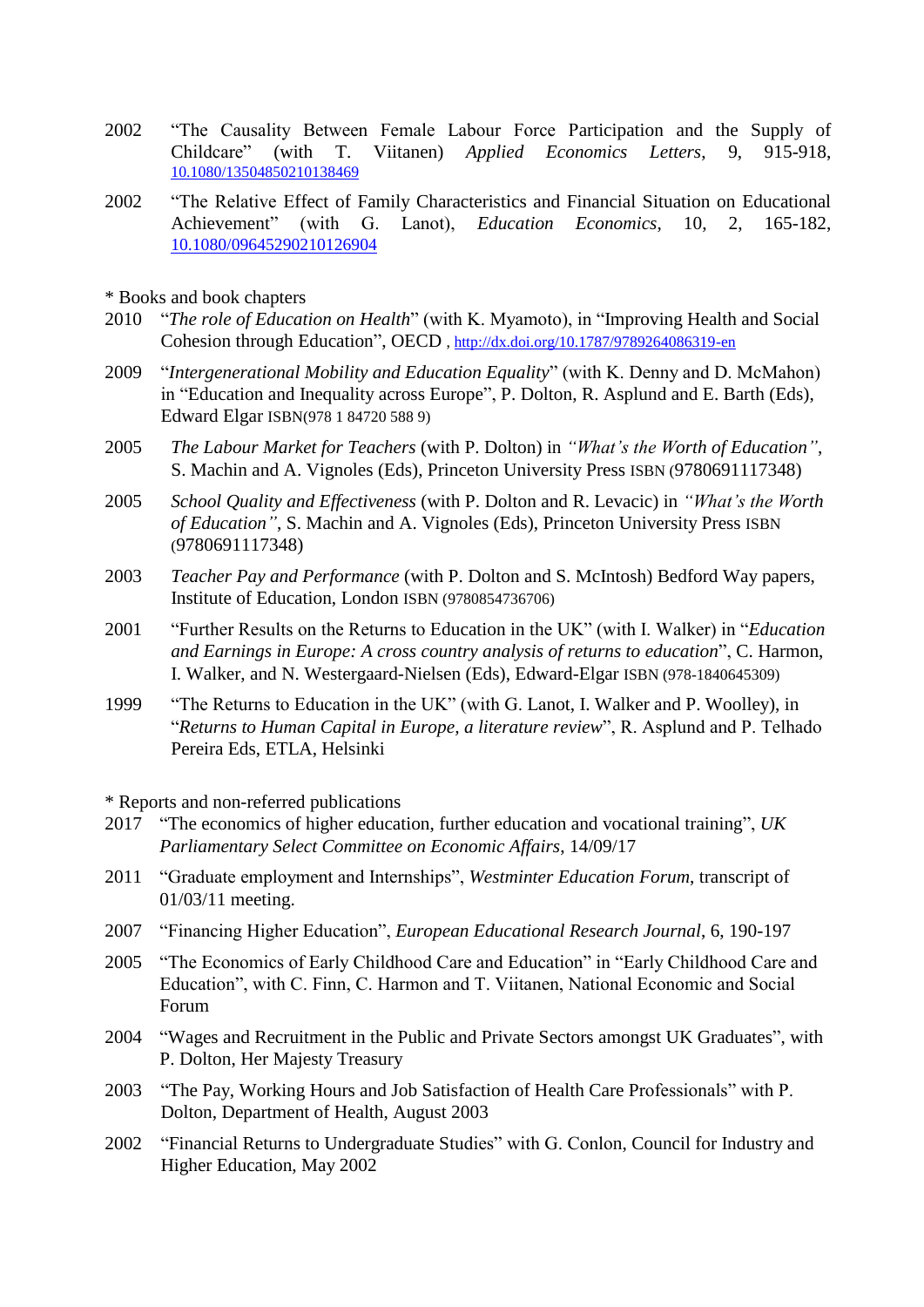|      | 2002 "Decision at 16 and Beyond" with G. Conlon and T. Xenogiani, Learning and Skill<br>Council                                                   |
|------|---------------------------------------------------------------------------------------------------------------------------------------------------|
| 2001 | "Relative Pay in the Public and Private Sectors" with P. Dolton, G. Makepeace and S.<br>McIntosh, Her Majesty Treasury                            |
| 2001 | "Returns to Higher Education Teaching" with G. Conlon, S. McNally, F. Galindo-<br>Rueda, DfES, CEE discussion paper 26                            |
| 1997 | "Mapping the Careers of Highly Qualified Workers" (with C. Belfield, A. Bullock, A.<br>Fielding, W. Siebert and H. Thomas), HEFCE Research Series |

#### **Other manuscripts:**

"Mother's Education and Birth Weight" (with V. O'Sullivan), IZA, DP 2640, IZA Top 10 Download manuscript

"Education and voter Turnout: Is there an American Exception" (IZA. WP 6539)

"Sheepskin or Prozac: the Causal Effect of Education on Depression" (with L. Feinstein), IZA, DP 2231

#### **Discussion papers**

"Economic Uncertainty, Parental Selection and the Criminal Activity of the "Children of the Wall" (with O. Marie), IZA, DP 7712

"Immigrant Voters, Taxation and the Size of the Welfare State" (with B. Elsner, A. Lichter and N. Pestel) IZA, DP 11725 - [Summary](https://www.res.org.uk/resources-page/effects-of-mass-migration-on-taxes---redistribution--evidence-from-post-war-germany.html)

"Diversity in the class-room" (with I. Isphording, E. Lisauskaite) IZA, DP 12202 [summary](https://newsroom.iza.org/en/archive/research/peer-diversity-and-college-performance/)

#### **Work in progress**

"What's in a score?" (with P. Bingley and V. Jensen)

"Own and local unemployment, and health" ( with D. Avdic)

"Indian Gold" (with N. Braakmann and T. Wilson) - [Summary.](https://www.res.org.uk/resources-page/asian-gold-expected-returns-to-crime-and-thieves-behaviour.html)

"Dynamic Discrimination" (with A. Bryson)

"Higher Education Financing and the Educational Aspirations of Teenagers and of their Parents (with D. Anderberg, L. Hassani-Nezhad, M. Luhrmann and R. Pavan)

#### **Research grants:**

| 2017 | Ageing, Automatization and the future of skills in the labour market, <i>ESRC-SEnSS</i>   |
|------|-------------------------------------------------------------------------------------------|
|      | (with S. Broecke and M. Luhrmann)<br>£80,000                                              |
| 2015 | Piloting and evaluating measures of learning gain, <i>HEFCE</i> , Project lead by Sherria |
|      | Hoskins<br>£268,772                                                                       |
| 2015 | Understanding Success: Expectations, Heterogeneity, and Inputs in Higher                  |
|      | Education, <i>Nuffield Foundation</i> (with D. Anderberg, M Luhrmann and R. Pavan)        |
|      | £29.789                                                                                   |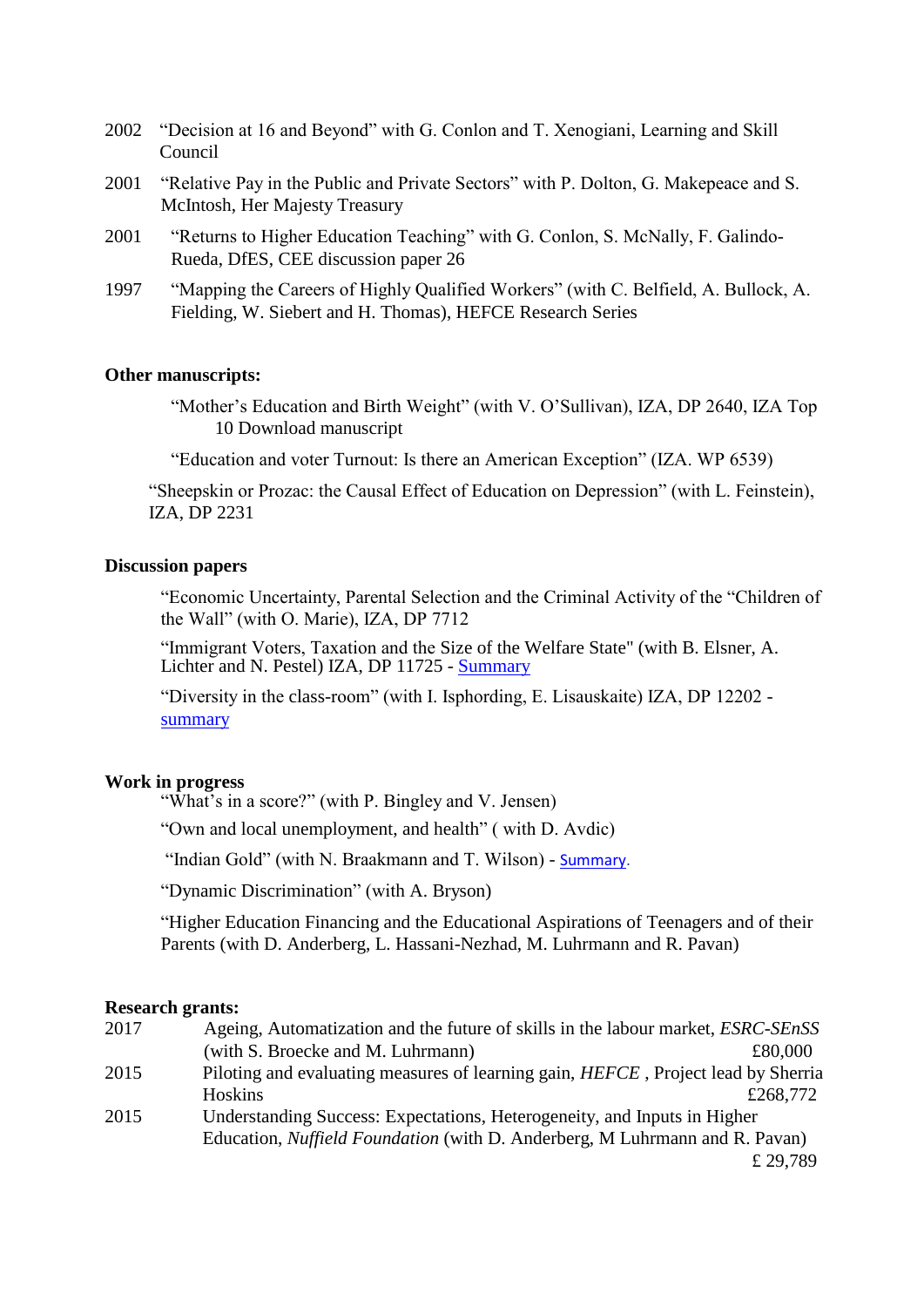| 2015 | Understanding Success: Expectations, Heterogeneity, and Inputs in Higher        |    |          |
|------|---------------------------------------------------------------------------------|----|----------|
|      | Education, Royal Economic Society - Special Project Grant (with D. Anderberg, M |    |          |
|      | Luhrmann and R. Pavan)                                                          |    | £ 4,800  |
| 2014 | Education, Behaviour and Policy, Nuffield Foundation (with D. Anderberg and C.  |    |          |
|      | Cerrone),                                                                       |    | 13,000   |
| 2013 | Centre of Excellence for Children and Families over the Life Course, Australian |    |          |
|      | Research Council (AU\$ 20,000,000 Project lead by Janeen Baxter)                |    |          |
| 2013 | Parental selection, Mid-Career Fellowship, British Academy                      |    | £103,971 |
| 2011 | <b>METEOR</b> , Maastricht University (with O. Marie)                           | €  | 7,000    |
| 2008 | <i>ESRC</i> placement scheme – host institution (with S. Broecke)               | £  | 11,000   |
| 2007 | <i>ESRC – DIUS</i> Placement scheme                                             | £  | 45,000   |
| 2005 | <i>British Academy</i> (with Y. Zhu)                                            | £. | 7,000    |
| 2004 | Joint seminar University College Dublin - Queens University Belfast (with C.    |    |          |
|      | Harmon and G. Lanot) IRCHSS                                                     | €  | 6,000    |
| 2004 | "Birth order and educational achievement" IRCHSS                                | €  | 6,000    |
| 2003 | "Childcare and female labour force participation" IRCHSS                        | €  | 20,570   |
| 2003 | "Childcare in Ireland" Foundation for Fiscal Studies                            | €  | 5,000    |
| 2002 | "Parental education and children's choice" Nuffield Foundation                  | £  | 4,780    |
| 2002 | "Marie Curie Fellowship in Applied Econometrics" (with C. Harmon)               | €  | 150,000  |

# **Keynote speaker & Invited lectures:**

| March 2019      | $22nd$ Colloquium on Personal Economics, Augsburg                     |
|-----------------|-----------------------------------------------------------------------|
| March 2017      | Copenhagen Education Network Workshop, SFI, Copenhagen                |
| Nov. 2014       | Journee Doctorale de Normandie, le Havre.                             |
| May 2012        | Network for Higher Education and Innovation Research, HEINE, Helsinki |
| May 2009        | Workshop on Applied Micro Economics and Program Evaluation, SFI       |
|                 | Copenhagen                                                            |
| <b>May 2001</b> | Finnish Postgraduate Programme in Economics, Helsinki,                |

# **Recent Presentations:**

"Diversity in the classroom" (with I. Isphording and E. Lisaukaite) EALE (2019), IZA Transatlantic Meetings (2019), RHUL workshop on higher education (2018), Essex (2018)

"Immigration, Taxation and Welfare" (with B. Elsner, A. Lichter and N. Pestel)" Aachen (2019), Paris-Dauphine (2019), Mainz (2019) Essex (2019) Bocconi – Dondena workshop on public policy (2018) Manchester (2018) St Andrews (2018), Workshop in Political Economy – Bruneck (2018) Lancaster (2018), Antwerp (2018), Royal Economic Society (2018)

"Crime after a Fertility Shock: Offending Behaviour of the 'Children of the Wall'" European University Institute (2018), Bristol (2017), Geneva (2016), Dusseldorf (2016), King's College London (2016), Le Havre (2014), Essen (2014), St Gallen (2014), Umea (2013), ISER/Essex (2013), Wuerzburg (2013), Stirling (2013), Munich (2012), ESSLE (2012), Louvain la Neuve (2012), Koeln-CMR (2012)

# "Indian Gold"

Royal Economic Society (2019), IZA World (2018), EALE (2017)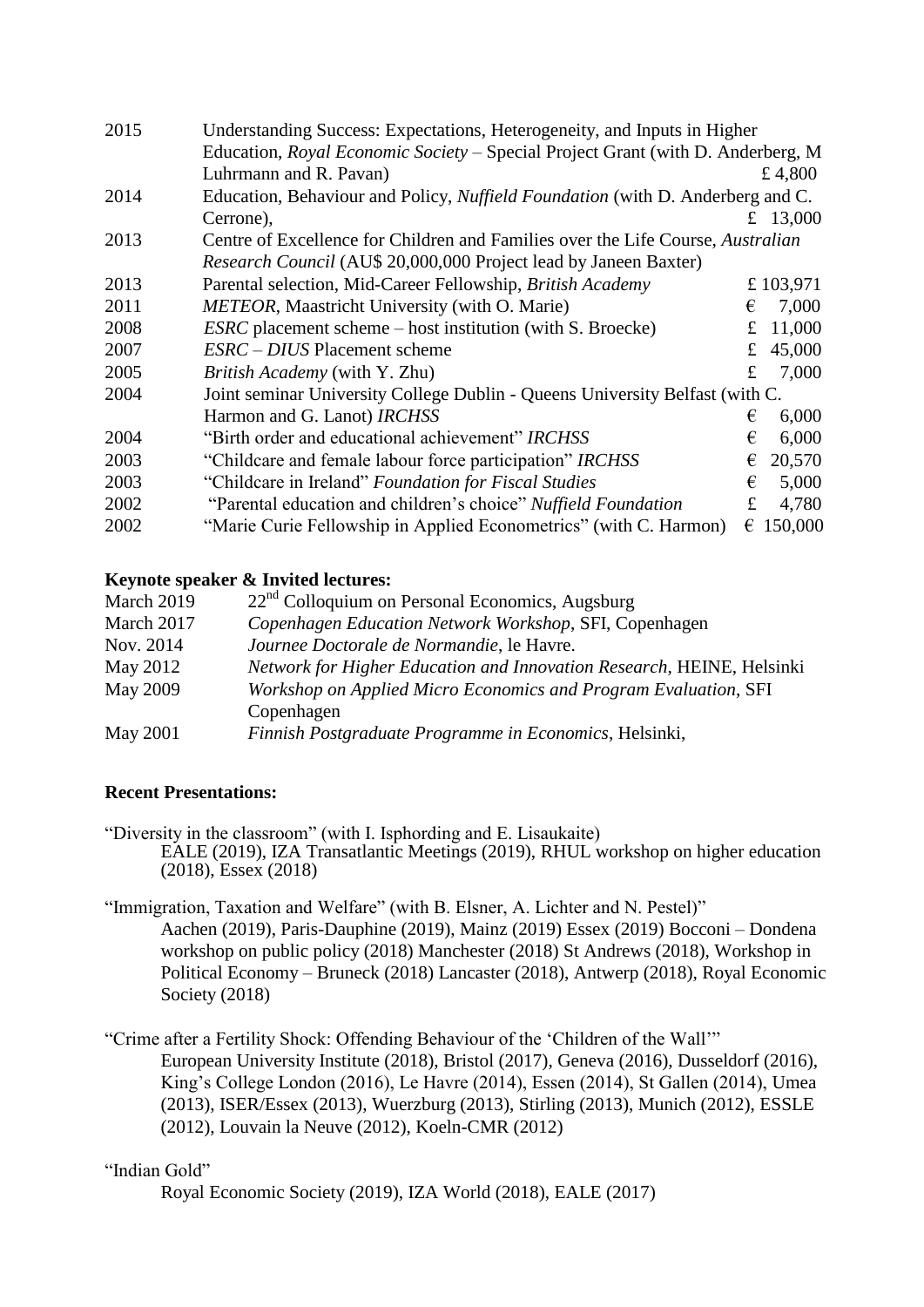"Does competition drive out discrimination?"

IZA/OECD workshop on discrimination (2017), RES (2017), EALE (2016), Workshop on the economics of discrimination (Naples, 2015)

"Own and Local Unemployment and Suicide"

EALE (2018), Health Workshop Essen (2016), ESPE (2016)

### **Administrative duties:**

| College committee on REF Individual Circumstances               |
|-----------------------------------------------------------------|
| College committee on Student Admission                          |
| Head of the Economics Department, RHUL                          |
| Deputy Program Director," the Future of Labor", IZA             |
| Deputy Head (Teaching), Department of Economics, RHUL           |
| College Learning and Teaching Committee, RHUL                   |
| Director of Undergraduate studies, RHUL                         |
| Chair of exam sub-board, RHUL                                   |
| Chair of the departmental Learning and Teaching Committee, RHUL |
| Chair of exam sub-board, RHUL                                   |
|                                                                 |

# **Other Academic Activities:**

| 2018-2019        | Panel Expert (Employability) for the HEFCE/OfS Teaching Excellence   |
|------------------|----------------------------------------------------------------------|
|                  | Framework                                                            |
| 2017-            | Executive Committee of the European Association of Labour Economists |
| 2011-13          | <b>Qatar National Research Fund - reviewer</b>                       |
| $2008 - 2011$    | ESRC College member.                                                 |
| <b>July 2006</b> | <b>ESRC</b> panel on Evaluation Method Initiative                    |

# **Conference Organisation**

| Workshop on the Economics of Higher Education (RHUL)                                  |
|---------------------------------------------------------------------------------------|
| Joint lectures on «the consequences of Brexit» (RHUL)                                 |
| Program Committee for the European Economics Association                              |
| Program Committee for the European Association of Labour Economists                   |
| Program Committee for the Workshop on Health Economics (Essen)                        |
| Program Committee 1 <sup>st</sup> IZA workshop on the Economics of Education          |
| Program committee for the $4th$ workshop in health econometrics (Padua)               |
| Program committee for the Royal Economic Society Annual Meeting                       |
| Program committee for the European Society of Population Economics,<br>Annual meeting |
| Organiser of workshop on "Anchoring Vignettes" Royal Statistical Society,<br>London   |
|                                                                                       |

### **Teaching activities and qualifications:**

Supervised students (Main advisor only) and  $1<sup>st</sup>$  job:

Stijn Broecke (2008 – 2011) – Bank for African Development Jessie Jia (2011 – 2014) – Anglia Ruskin University